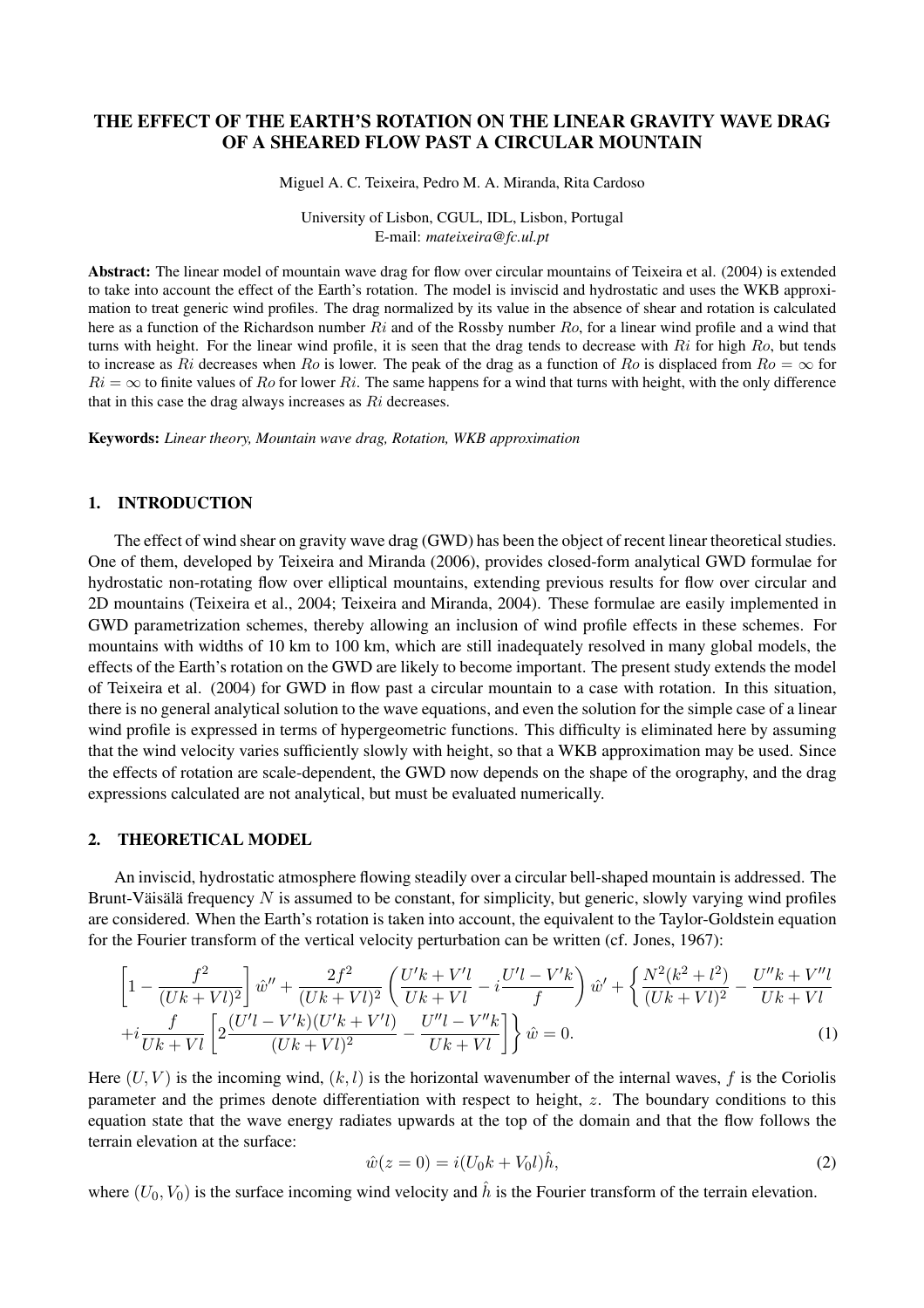The solution to (1) is determined in the form

$$
\hat{w} = \hat{w}(z=0) \exp\left\{i \int_0^z [m_0(\zeta) + \varepsilon m_1(\zeta) + \varepsilon^2 m_2(\zeta)] d\zeta\right\},\tag{3}
$$

where the vertical wavenumber of the internal waves has been expanded in a power series of the small parameter  $\varepsilon$ . Inserting (3) into (1), the zeroth, first and second-order parts of the vertical wavenumber are found to be:

$$
m_0 = \frac{N(k^2 + l^2)^{1/2}}{[(Uk + Vl)^2 - f^2]^{1/2}},
$$
\n(4)

$$
\varepsilon m_1 = i \frac{[2f^2 - (Uk + Vl)^2](U'k + V'l) - 2if(Uk + Vl)(U'l - V'k)}{2(Uk + Vl)[(Uk + Vl)^2 - f^2]},
$$
\n
$$
(5)
$$

$$
\varepsilon^{2} m_{2} = \frac{\left[10f^{2}(Uk+Vl)^{2} - (Uk+Vl)^{4} - 8f^{4}\right] (U'k+V'l)^{2} + 4f^{2}(Uk+Vl)^{2}(U'l-V'k)^{2}}{8N(k^{2}+l^{2})^{1/2}(Uk+Vl)^{2}\left[(Uk+Vl)^{2} - f^{2}\right]^{3/2}} + \frac{\left[4f^{4}(Uk+Vl) - 2(Uk+Vl)^{5} - 2f^{2}(Uk+Vl)^{3}\right] (U''k+V''l)}{8N(k^{2}+l^{2})^{1/2}(Uk+Vl)^{2}\left[(Uk+Vl)^{2} - f^{2}\right]^{3/2}}.
$$
\n(6)

We are interested here in the surface drag, which in general is given by:

$$
(D_x, D_y) = 4\pi^2 i \int \int (k, l)\hat{p}^*(z=0)\hat{h} \, dkdl,
$$
\n(7)

where  $\hat{p}$  is the Fourier transform of the pressure perturbation and the asterisk denotes complex conjugate. The pressure may be obtained from

$$
\hat{p} = i\frac{\rho_0}{k^2 + l^2} \left\{ \left[ \frac{f^2}{Uk + Vl} - (Uk + Vl) \right] \hat{w}' + \left[ (U'k + V'l) + if \frac{U'k + V'l}{Uk + Vl} \right] \hat{w} \right\},\tag{8}
$$

whereas various forms for  $\hat{h}$  may be chosen, depending on the preferred orography shape. Here a bell-shaped circular mountain will be used, which means that

$$
\hat{h} = \frac{h_0 a^2}{2\pi} e^{-a(k^2 + l^2)^{1/2}},\tag{9}
$$

where  $h_0$  is the maximum height of the mountain and a is its half-width.

As the previous expressions would suggest, the explicit form of the drag is in general quite complicated, so two simple flows (already addressed in Teixeira et al., 2004) will be treated: a linearly decreasing unidirectional wind and a wind that turns with height at a constant rate maintaining its magnitude.

#### 3. RESULTS

The linear wind profile considered here is defined as

$$
U = U_0 - \alpha z, \quad V = 0,\tag{10}
$$

where  $U_0 > 0$  and  $\alpha > 0$  are constant coefficients. The corresponding Richardson number, which is constant, is  $Ri = N^2/\alpha^2$ . The wind that turns with height, on the other hand, is defined as

$$
U = U_0 \cos(\beta z), \quad V = U_0 \sin(\beta z), \tag{11}
$$

where  $\beta > 0$  is a constant coefficient (the wind turns anti-clockwise as z increases). The corresponding Richardson number, which is also constant, is  $Ri = N^2/(U_0^2 \beta^2)$ .

The drag in each of these cases is given by (7), using (8) and the solution (3), together with (2), (4)-(6) and (9). For an easier comparison with previous results, the drag is here normalized by its value without rotation and for a constant wind equal to  $U_0$ .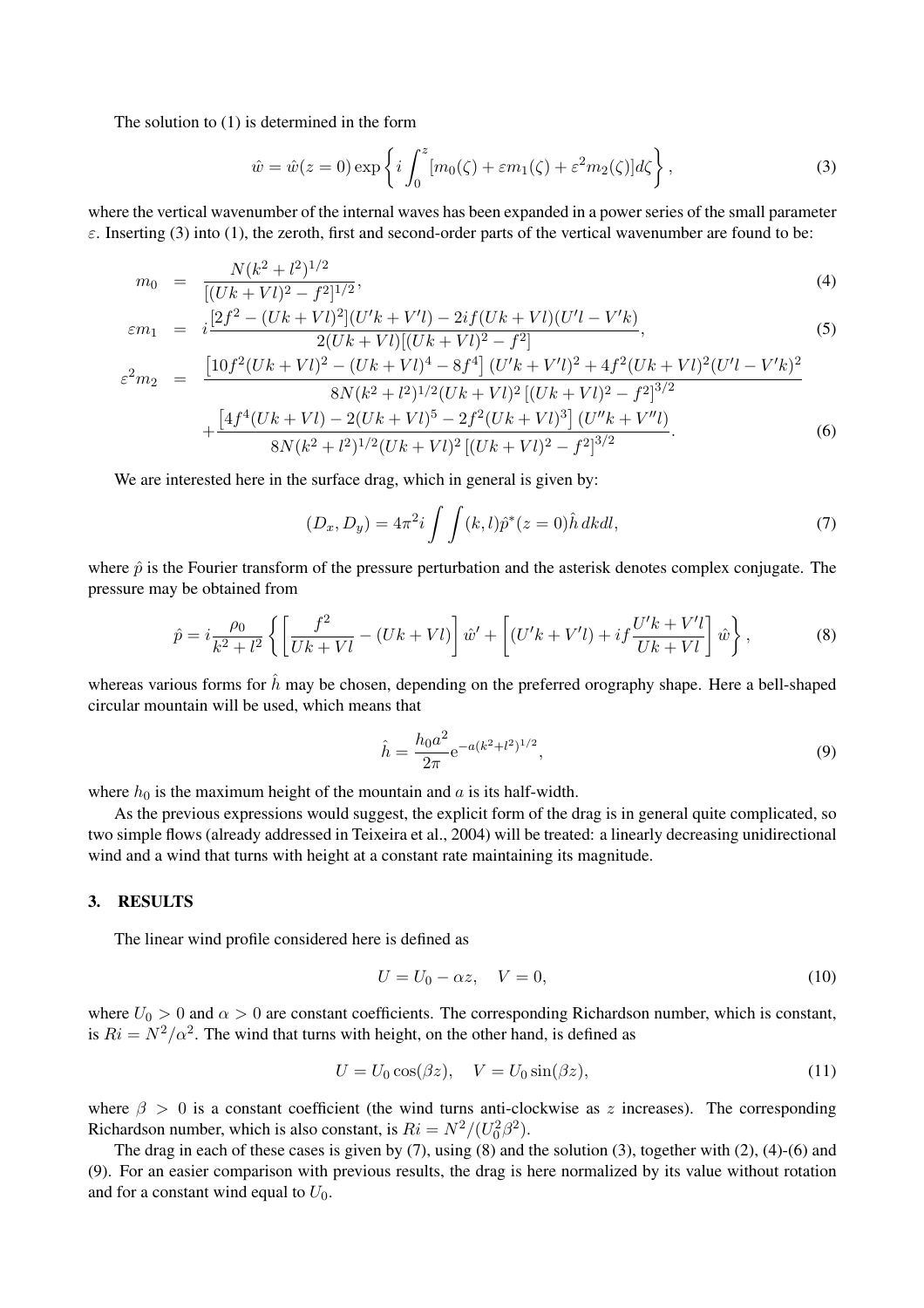

Figure 1: Variation of the drag normalized by its value in the absence of shear and rotation with  $Ri^{-1}$  and  $Ro^{-1}$ . (a) Linear wind profile. (b) Wind that turns with height.

Figure 1 shows the variation of the drag with  $Ri^{-1}$  and  $Ro^{-1} = fa/U_0$  for the two previous flows (in Fig. 1(a) and Fig. 1(b), respectively). In Fig. 1(a) it can be seen that the drag generally decreases as  $Ri^{-1}$  increases for a linear wind profile when  $Ro^{-1}$  is low, and decreases as  $Ro^{-1}$  increases when  $Ri^{-1}$  is low. But when  $Ro^{-1}$  is higher, the drag increases with  $Ri^{-1}$ . This dependency changes sign at about  $Ro^{-1} = 0.25$ . Figure 1(b) shows that for a turning wind the drag increases with  $Ri^{-1}$  for every  $Ro^{-1}$  displayed, but the dependency on  $Ri^{-1}$  becomes considerably stronger, especially in relative terms, for higher values of  $Ro^{-1}$ .



**Figure 2:** Normalized drag for a linear wind profile. (a) Drag variation with  $Ri^{-1}$ , for various  $Ro^{-1}$  (see legend). (b) Drag variation with  $Ro^{-1}$  for various  $Ri^{-1}$  (see legend).

Figure 2 shows more detailed results for the linear wind profile. The variation of the drag with  $Ri^{-1}$  for various values of  $Ro^{-1}$  is displayed in Fig. 2(a), while Fig. 2(b) shows the variation of the drag with  $Ro^{-1}$  for various values of  $Ri^{-1}$ . From Fig. 2(a), it can be seen what was already noted in Fig. 1(a): the variation of the drag with  $Ri^{-1}$  changes sign from decreasing as  $Ri^{-1}$  increases to increasing with  $Ri^{-1}$ , as  $Ro^{-1}$  becomes higher. Figure 2(b), on the other hand, shows that although for sufficiently large  $Ro^{-1}$  the drag eventually decreases with  $Ro^{-1}$  the value of  $Ro^{-1}$  for which the drag is a maximum is translated from  $Ro^{-1} = 0$  to a higher  $Ro^{-1}$  as  $Ri^{-1}$  increases.

Finally, Fig. 3 shows the same kind to results for a wind that turns with height. In Fig. 3(a), where the variation of the drag with  $Ri^{-1}$  for various values of  $Ro^{-1}$  is displayed, it can be seen that the drag always increases with  $Ri^{-1}$ , but more strongly for higher values of  $Ro^{-1}$  (cf. Fig. 1(b)). On the other hand, the